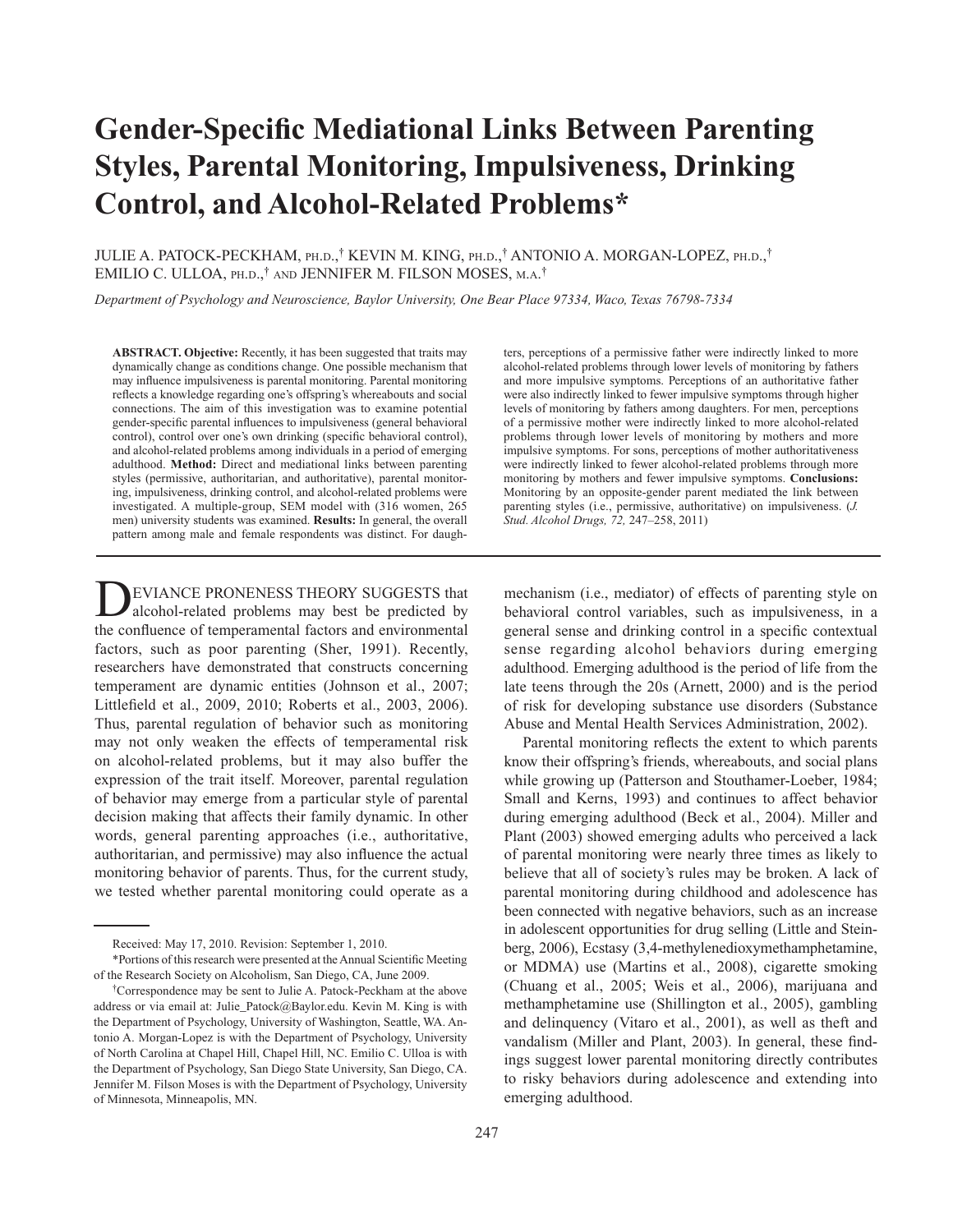These effects extend to alcohol-related behaviors as well. Arata et al. (2003) found high school students, already classified as nonproblematic social drinkers, reported more parental monitoring than those classified as problem drinkers. Chuang et al. (2005) found that higher levels of parental monitoring were linked to lower levels of alcohol use in general. Prospectively, Beck et al. (2004) found that highly monitored adolescents were less likely to report drinking 1 year later. This negative relationship between high levels of parental monitoring and lower levels of drinking remained even after controlling for age, gender, drinking at baseline, and putting oneself in high risk situations (Beck et al., 2004). In another longitudinal study, Barnes et al. (2006) showed that higher parental monitoring was effective in reducing growth trajectories of alcohol misuse, illicit drug use, and delinquency. Barnes et al. (2006) also found that higher parental monitoring acted to buffer the detrimental effects of peer deviance on alcohol misuse and delinquency.

 Although parental monitoring is widely thought to lessen the likelihood of problematic alcohol use in adolescence (Capaldi et al., 2009; Latendresse et al., 2008), it is possible that these effects may extend into emerging adulthood (such as among college students) when parents may not always be present to engage in active monitoring. For instance, Veal and Ross (2006) found that higher levels of parental monitoring were associated with lower drinking quantity among college-age women and lower drinking frequency among college-age men. In a prospective study involving college students, Walls et al. (2009) reported, "students who perceived higher parental monitoring during the summer before college were significantly less likely, by about threequarters of the odds for each one-unit increase in parental monitoring, to transition to experiencing alcohol-related consequences" (p. 914). Moreover, in another longitudinal study, which followed students from high school into college, Arria et al. (2008) found that parental monitoring had an indirect influence on college drinking through reduction of high school drinking. Hence, those with better parental monitoring in high school drank less in high school, and this transmitted to less drinking in college as well (Arria et al., 2008). Because of the continued importance of monitoring into college years, a clearer picture of mechanisms by which parental monitoring reduces alcohol-related problems when offspring may be beginning to show signs of independence is important. One way young adults monitor themselves is by regulating their own behaviors later in life. Hence, one possible mechanism worth exploring may be the role of parental monitoring transmitted through levels of impulsiveness, as well as control over one's own drinking in the alcoholrelated-problems pathway.

#### *Impulsiveness*

 The literature has characterized impulsiveness in multiple ways, even as there is a general consensus that it is a risk factor for multiple problem behaviors (Fischer and Smith, 2008). Impulsiveness is most commonly defined as the extent an individual's behavior is influenced by immediate, as opposed to delayed, consequences (Barnes et al., 2005; Wilson and Herrnstein, 1985); as a lack of planning and a tendency toward risk taking (Eysenck and Eysenck, 1978); or as a failure in self-monitoring of appropriate behaviors (Patock-Peckham and Morgan-Lopez, 2006). In this current investigation, impulsiveness is distinct from sensation seeking (i.e., boredom susceptibility and adventure seeking) and reflects a tendency for unnecessary risk taking, nonplanning, and doing things without first thinking them through (Eysenck and Eysenck, 1978). Impulsiveness has been identified as a key predictor of heavy episodic drinking and alcohol-related problems (e.g., Hutchinson et al., 1998; Sher and Trull, 1994; Sher et al., 2005). Finally, Sher and Trull (1994) include higher than normal levels of impulsiveness as an indicator of generalized behavioral under-control, which is typically predictive of alcohol use disorders.

 Traditionally, temperamental traits have been characterized as unchanging lifelong dispositions (Costa and McCrae, 2006; McCrae et al., 2000). However, recent research has suggested that traits are dynamic constructs that may change over one's lifetime (Johnson et al., 2007; Littlefield et al., 2009, 2010; Roberts et al., 2003). In short, as environments or life situations change, so can the expression of temperament in individuals. Roberts et al. (2006) meta-analytic review found that temperamental traits changed more during emerging adulthood than during any other period of life. It is possible that being well informed regarding your offspring's social life and experiences outside of the household may be particularly important during this transitional period from adolescent to adult responsibilities. Thus, one way context may change may be through the mechanism of parental monitoring.

 Longitudinal research has begun to suggest that context may be particularly sensitive to gender (Hicks et al., 2007), with developmental context playing a more crucial role in symptom expression than heritability among women. Hence, relationships between environmental influences and traits may best be examined by testing men and women separately. This is also consistent with the recommendations of several investigators (Chassin and Handley, 2006; Fromme, 2006; Patock-Peckham and Morgan-Lopez, 2006).

 Therefore, in this present investigation, we seek to explore the possibility that impulsiveness mediates the relationship of parental monitoring on both drinking control and alcohol-related problems. The mechanisms regarding how parental monitoring buffers negative outcomes remain unclear. We propose that higher parental monitoring may be associated with lower levels of impulsive symptoms and higher levels of drinking control in the alcohol-relatedproblems pathway.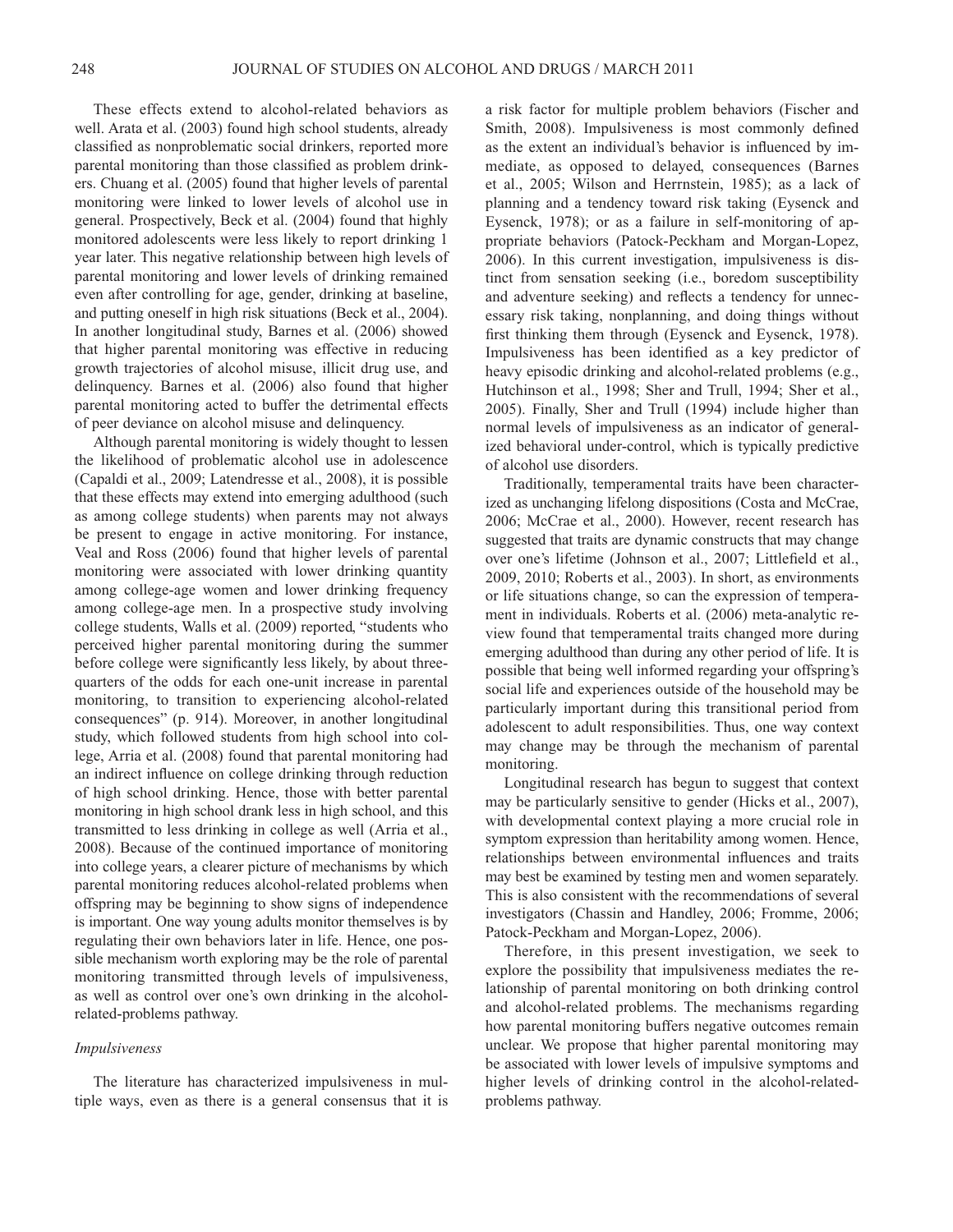## *Drinking control*

Leeman et al. (2007) have identified impaired control over one's own drinking as one of the earliest signs for the development of alcohol dependence. Drinking control indicates the ability to "limit alcohol consumption in a particular situation" (Heather et al., 1993, p. 701). A failure in the ability to stop drinking once one has begun to drink has long been recognized as one of the hallmarks of addiction (Leeman et al., 2007; Levine, 1978). In one sense, a lack of drinking control may be considered impulsiveness specific to the context of alcohol consumption.

 Patock-Peckham et al. (2001) found self-regulation (i.e., good generalized control) was directly linked to more drinking control (i.e., good specific control regarding drinking), and Patock-Peckham and Morgan-Lopez (2006) found impulsiveness (i.e., poor generalized control) to be linked to reduced levels of drinking control. Moreover, Patock-Peckham and Morgan-Lopez (2006) found drinking control mediated influences of impulsiveness on both alcohol use and alcoholrelated problems. Drinking control is an important variable to study regarding alcohol-related problems because there is a clear link between higher levels of drinking control and fewer alcohol-related problems (Leeman et al., 2007; Patock-Peckham et al., 2001; Patock-Peckham and Morgan-Lopez, 2006).

 In this present investigation, we seek to explore the possibility that both impulsiveness and drinking control will mediate the relationship of parental monitoring on alcoholrelated problems. We propose higher parental monitoring may, in fact, be linked to fewer impulsive symptoms and more drinking control, thus buffering the occurrence of alcohol-related problems.

## *Parenting styles*

 As a secondary aim of this investigation, we explored the multifaceted nature of parenting. In fact, it is possible that a generalized approach to parenting may contribute to how well a parent monitors one's offspring. Parenting styles reflect a generalized approach concerning how decisions are made within a family dynamic. As measured by Buri (1991) there are three well-known and commonly measured styles of parenting—authoritarian, authoritative, and permissive concerning communication and decision-making styles within a family dynamic. Authoritarian parents are typically rule driven and tend to value obedience rather than discussion with their offspring. Authoritative parents clearly let their offspring know they are in charge, with clear rules and instructions; but this style is characterized as facilitating open discussions with a fair give and take with the child. Permissive parents are characterized as behaving more like a peer than as a parent to their offspring. These parents often permit offspring to make their own decisions, rules, and standards

of conduct. Because how decisions are made in families (i.e., parenting style) is not the same as knowing about one's offspring's social life and activities outside the home (i.e., parental monitoring), we explored which parenting styles contributed to the most monitoring of offspring. We hypothesized that parents who had rules for their children (i.e., they use discipline—authoritative and authoritarian) would be more likely to monitor their offspring's whereabouts and be more informed regarding their peer relationships rather than permissive parents.

## *Motivations for the present investigation*

 Most studies examining parental monitoring examine this variable with mothers and fathers lumped together with the word "parents" at the item level (Barnes et al., 2006; Chuang et al., 2005; Veal and Ross, 2006). One exception to this is the work of Webb et al. (2002), who showed mother's monitoring was significantly related to alcohol use for both men and women whereas father's monitoring was not. Yet, previous research regarding other parenting variables (i.e., parenting styles) has shown that separately considering maternal and paternal effects on adolescent behavior can provide more nuanced insights into the positive or negative effects of parenting (Patock-Peckham et al., 2001; Patock-Peckham and Morgan-Lopez, 2006, 2007, 2009a, 2009b). Thus, in this investigation, we sought to explore the potentially unique contributions of mother and father monitoring on same-gender and opposite-gender offspring.

 Another purpose was to examine which general parenting style (e.g., permissive, authoritative, or authoritarian) contributes to the highest level of parental monitoring. In addition, we sought to explore whether parental monitoring did or did not have any direct influence on behavioral control variables, such as impulsiveness (general control), as well as indirect influences on drinking control (specific control directed toward alcohol consumption) and alcohol-related problems. Moreover, we sought to explore these relationships under the potential moderating variable of gender of respondent. Last, we sought to explore whether influences by parenting styles and parental monitoring on alcohol-related problems were mediated by impulsiveness and drinking control.

#### **Method**

#### *Participants*

 Participants included 581 (316 women, 265 men) university students. Of a total of 581, 23 women and 28 men had missing data on at least one variable in the analysis. All participants were awarded course credit for their participation. The sample was 46% male, with an average age of 20.07 years  $(SD = 2.52)$ . The sample was predominately White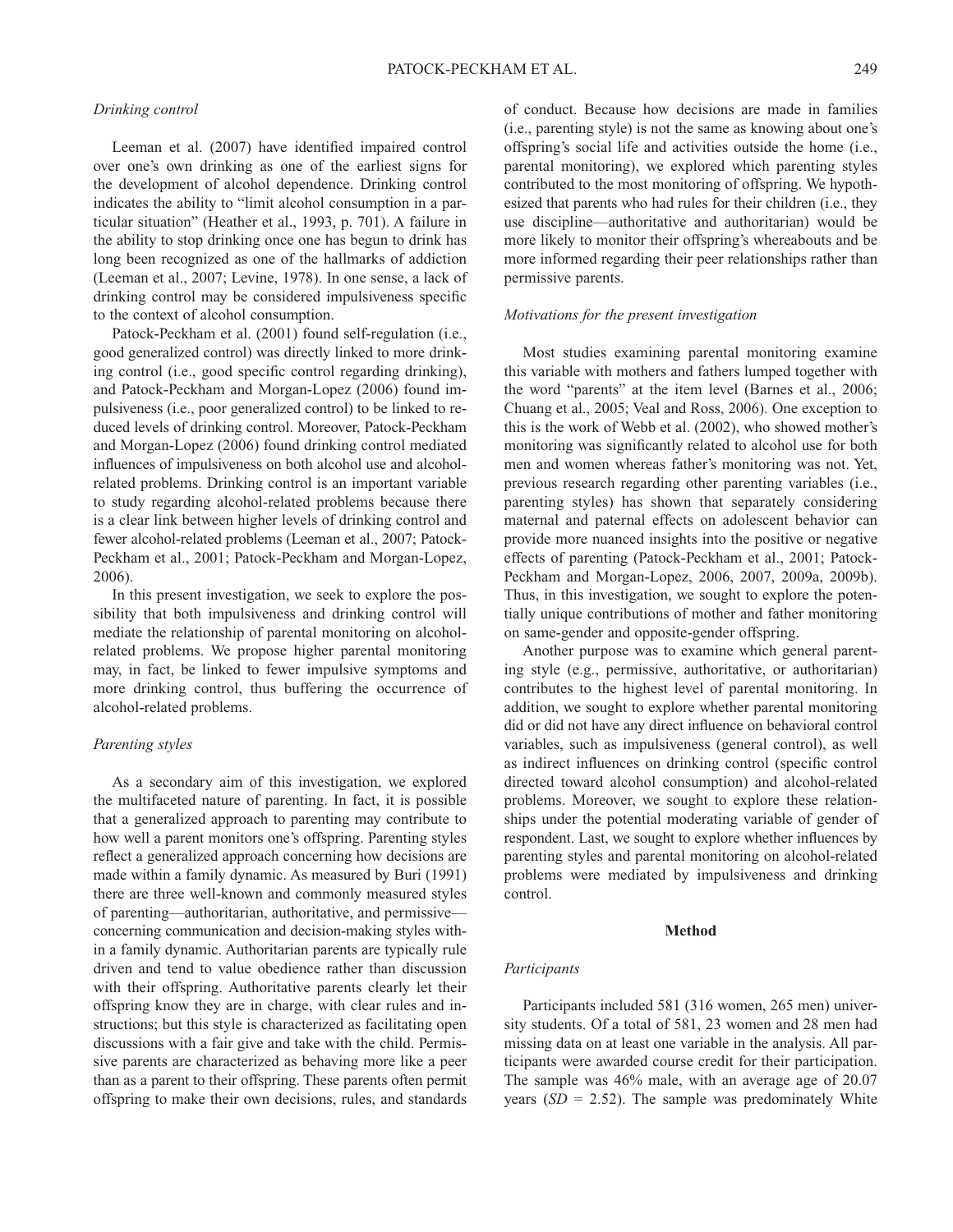(67.98%). The remainder was 11.36% Hispanic, 10.50% Asian, and 4.65% African American; 5.51% reported "other" race/ethnicity. According to participant reports, 82.27% did not perceive their fathers to be alcoholics, and 91.21% did not perceive their mothers to be alcoholics.

## *Procedures*

 Data collection occurred at two locations: (a) Missouri University of Science and Technology (formerly the University of Missouri–Rolla), Rolla, MO, and (b) San Diego State University, San Diego, CA. This sample is characteristic of college students at state-funded universities. All data were collected using paper-and-pencil questionnaires, with the use of an anonymous drop box to ensure participant anonymity.

## *Measures*

*Parental Authority Questionnaire.* The Parental Authority Questionnaire (Buri, 1991; Buri et al., 1988) is a 60-item measure, 30 per parent, based on Baumrind's (1971) prototypes of permissive, authoritative, and authoritarian styles of decision making within a family. Reitman et al. (2002) found the Parental Authority Questionnaire to have an acceptable factor structure, internal consistency, and convergent validity for samples with similar ethnic and socioeconomic status as the one in the present investigation. Sample items for the 10-item authoritativeness scale included, "My (mother/ father) always encouraged verbal give-and-take whenever I have felt that the family rules and restrictions were unreasonable," and "As the children in my family were growing up, my (mother/father) consistently gave us direction and guidance in rationale and objective ways." Sample items for the 10-item authoritarianism scale included, "Whenever my (mother/father) told me to do something as I was growing up, (she/he) expected me to do it immediately without asking any questions" and "My (mother/father) felt that wise parents should teach their children early just who is boss in the family." Sample items for the 10-item permissiveness scale include: "My (mother/father) has always felt that what children need is to be free to make up their own minds to do what they want to do" and "Most of the time as I was growing up my (mother/father) did what the children in the family wanted when making family decisions." Responses for the Parental Authority Questionnaire were 1 = *strongly disagree,*  $2 = \text{disagree}, 3 = \text{unsure}, 4 = \text{agree}, \text{and } 5 = \text{strongly agree}.$ The  $\alpha$  reliabilities in this sample were as follows: mother permissive .77, father permissive .79, mother authoritarian .84, father authoritarian .88, mother authoritative .87, and father authoritative .89.

*Parental monitoring.* The Parental Monitoring Scale (Small and Kerns, 1993) is an eight-item measure originally adapted from interview research of Patterson and Stouthamer-Loeber (1984). This measure assesses the extent

that parents know the whereabouts of their offspring, know who their friends are, and generally discuss their offspring's social life and plans. We adapted this measure so that items were repeated separately for mothers and fathers rather than asked once for "parents." Thus, there were a total of 16 items. Sample items include the following: "My (mother/ father) knew who my friends were," "When I went out at night, my (mother/father) knew where I was," "I talked to my (mother/father) about the plans I had with my friends," and "My (mother/father) knew how I spent my money." Responses ranged from  $0 = never$ ,  $1 = rarely$ ,  $2 = sometimes$ ,  $3 = most of the time, and 4 = always. The  $\alpha$  reliabilities for$ mother and father monitoring were .88 and .93, respectively.

*Eysenck 1.7.* This scale (Eysenck et al., 1985) includes a 19-item subscale for impulsiveness (the Venturesomeness and Empathy subscales were deleted). Impulsiveness reflects behavioral under-control items in which people act and speak without thinking. Sample items include the following: "Do you often get into a jam because you do things without thinking?" "Do you often do things on the spur of the moment?" and "Do you mostly speak without thinking things out?" The α reliability in this sample for impulsiveness was .80.

*Drinking control measure*. This scale reflects 10 items from the Impaired Control Scale (Heather et al., 1993). Higher scores on this measure are reflective of a greater degree of perceived control over drinking (i.e., an ability to stop drinking at will). Sample items include the following: "I could stop drinking easily after one or two drinks" and "I would be able to stop drinking before becoming completely drunk." Item responses ranged from 1 = *strongly disagree,* 2 = *disagree,* 3 = *neither agree or disagree,* 4 = *agree,* and 5  $=$  *strongly agree.* The  $\alpha$  reliability for this sample was .80.

*Alcohol-related problems.* These items came from the Problems with Alcohol Use measure indicating alcohol abuse or dependence (Rhea et al., 1993). Each of the 12 items were assessed on a scale from 0 = *never* to 3 = *many times.* Characteristic items include using social occasions as an excuse to drink, sneaking drinks, engaging in heavy episodic drinking, etc. The  $\alpha$  reliability for the Problems with Alcohol Use Scale was .84.

#### *Statistical approach*

First, a conceptual model was specified before testing. This conceptual model is shown in Figure 1. Next, a series of multiple-group structural equation models were fit using Mplus v5.2 (Muthén and Muthén, 1998–2009). Full-information maximum likelihood was used under the assumption that the probability of missingness depends on observed data but does not depend on data that are missing after accounting for observed variables (i.e., missing at random; Schafer and Graham, 2002). We investigated a model with structural paths and intercepts allowed to vary freely across male and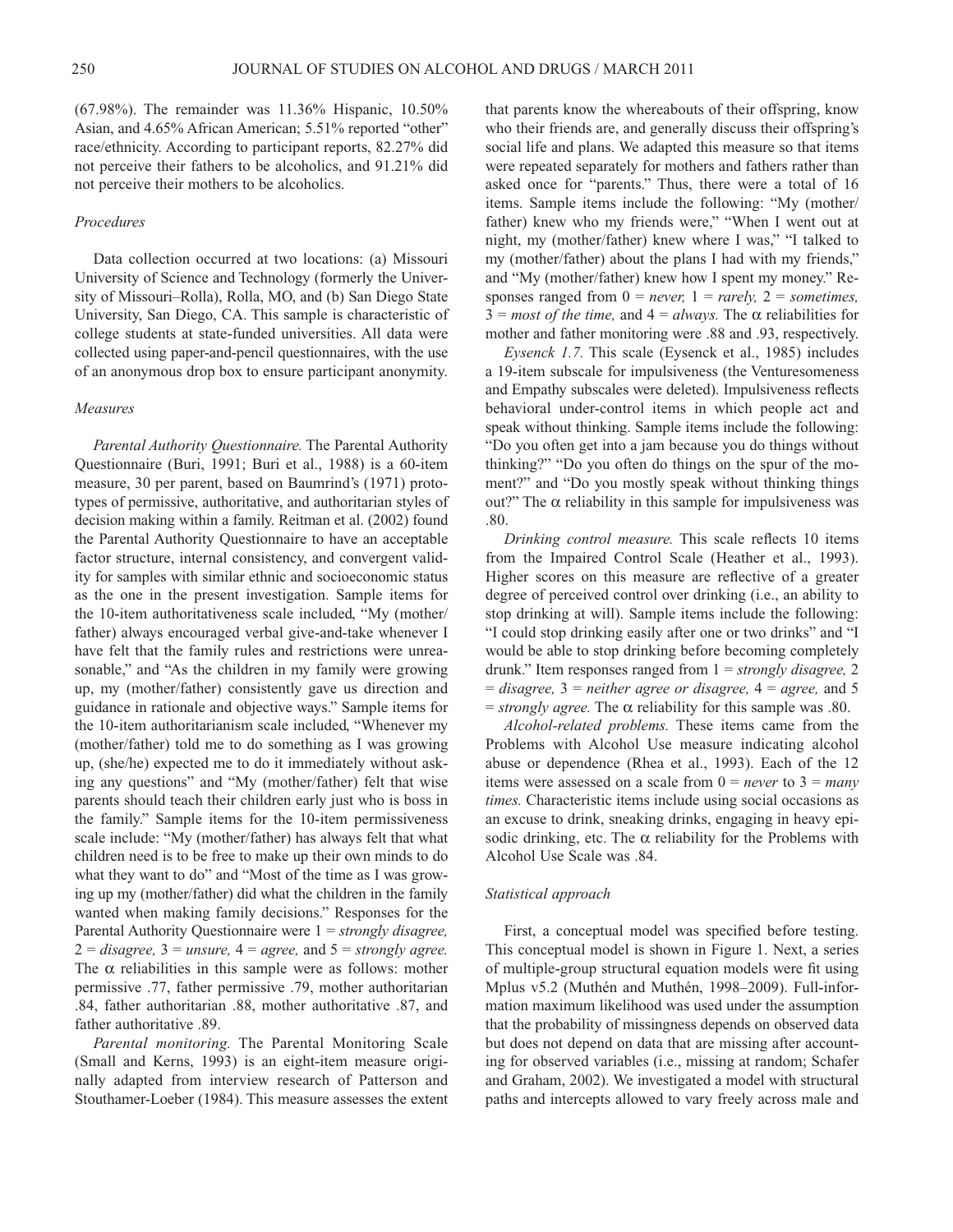| $\boldsymbol{M}$ | SD     | Measure                 | 1      | $\mathfrak{D}$ | 3      | 4      | 5      | 6      | 7       | 8                | 9      | 10     | 11     |
|------------------|--------|-------------------------|--------|----------------|--------|--------|--------|--------|---------|------------------|--------|--------|--------|
| 29.17            | (5.14) | 1. Mother monitor       | 1.00   | .34            | $-.14$ | $-.10$ | $-.04$ | .01    | .44     | .10              | $-.06$ | .05    | $-.16$ |
| 23.56            | (5.78) |                         |        |                |        |        |        |        |         |                  |        |        |        |
| 19.62            | (8.97) | 2. Father monitor       | .52    | 1.00           | $-.11$ | $-.17$ | .01    | $-.11$ | .15     | .48              | $-.21$ | .01    | $-.20$ |
| 19.25            | (7.49) |                         |        |                |        |        |        |        |         |                  |        |        |        |
| 24.31            | (5.95) | 3. Mother permissive    | $-.28$ | $-.01$         | 1.00   | .47    | $-.47$ | $-.14$ | .10     | $-.05$           | .13    | $-.13$ | .17    |
| 24.59            | (5.81) |                         |        |                |        |        |        |        |         |                  |        |        |        |
| 24.63            | (6.17) | 4. Father permissive    | $-.20$ | $-.21$         | .54    | 1.00   | $-.20$ | $-.47$ | $-.00.$ | .10              | .08    | .02    | $-.02$ |
| 25.07            | (6.42) |                         |        |                |        |        |        |        |         |                  |        |        |        |
| 30.03            | (7.20) | 5. Mother authoritarian | .08    | .04            | $-.48$ | $-.08$ | 1.00   | .46    | $-.41$  | $-.13$           | .03    | .13    | $-.12$ |
| 31.29            | (6.66) |                         |        |                |        |        |        |        |         |                  |        |        |        |
| 32.57            | (8.29) | 6. Father authoritarian | .02    | $-.05$         | $-.19$ | $-.48$ | .39    | 1.00   | $-.17$  | $-.41$           | $-.09$ | $-.01$ | .12    |
| 33.19            | (7.22) |                         |        |                |        |        |        |        |         |                  |        |        |        |
| 36.00            | (7.42) | 7. Mother authoritative | .33    | .25            | .17    | $-.12$ | $-.38$ | $-.11$ | 1.00    | .38 <sub>0</sub> | $-.01$ | $-.04$ | $-.08$ |
| 35.40            | (6.47) |                         |        |                |        |        |        |        |         |                  |        |        |        |
| 34.18            | (8.20) | 8. Father authoritative | .27    | .38            | $-.02$ | .11    | $-.11$ | $-.47$ | .46     | 1.00             | $-.14$ | .02    | $-.14$ |
| 34.24            | (6.68) |                         |        |                |        |        |        |        |         |                  |        |        |        |
| 7.19             | (4.15) | 9. Impulsiveness        | $-.26$ | $-.24$         | .08    | .07    | .14    | .14    | $-.24$  | $-.20$           | 1.00   | $-.21$ | .27    |
| 7.05             | (4.20) |                         |        |                |        |        |        |        |         |                  |        |        |        |
| 4.28             | (0.65) | 10. Drinking control    | .15    | .12            | $-.06$ | $-.10$ | $-.02$ | .07    | .10     | .08 <sub>1</sub> | $-.28$ | 1.00   | $-.51$ |
| 4.16             | (0.67) |                         |        |                |        |        |        |        |         |                  |        |        |        |
| 0.53             | (0.47) | 11. Alcohol problems    | $-.17$ | $-.19$         | .05    | .08    | .09    | .05    | $-.12$  | $-.13$           | .33    | $-.47$ | 1.00   |
| 0.56             | (0.48) |                         |        |                |        |        |        |        |         |                  |        |        |        |

TABLE 1. Summary of intercorrelations, means, and standard deviations for all variables included in the conceptual path model

*Notes:* Intercorrelations among women  $(n = 316)$  are presented in **bold** above the diagonal and intercorrelations among men  $(n = 265)$  are presented in *italics* below the diagonal. Means and standard deviations are presented in **bold** for women and in *italics* for men.

female groups. Model fit was determined by examining the comparative fit index (CFI; Bentler, 1990) and root mean square error of approximation (RMSEA; Browne and Cudeck, 1993; Hu and Bentler, 1998), as well as chi-square statistics. Mediation analyses (Holmbeck, 1997) were examined within each gender to investigate indirect influences of parenting styles on impulsiveness, drinking control, and alcohol-related problems through parental monitoring. The Empirical Asymmetric Confidence Interval test for mediation with products of coefficients was used (MacKinnon et al., 2004). MacKinnon's (2008) method for confidence interval (CI) estimation was conducted for testing the significance of three-path mediation effects.

#### **Results**

*Descriptive statistics.* Means and standard deviations for all the variables examined in the conceptual model are presented in Table 1. Means and standard deviations in bold reflect those for women, and means in italics reflect those for men in our sample. In addition, correlations among variables are presented in Table 1. Correlations among women are presented in bold above the diagonal, and correlations among men are presented in italics below the diagonal.

*Overall model fit.* All hypothesized paths in Figure 1 were estimated separately among men (Figure 2) and women (Figure 3). Model intercepts (e.g., means for parental monitoring, impulsiveness, drinking control, and alcohol-related problems) were also allowed to vary across the two gender groups. The base model fit the data well,  $\chi^2$ (40 *df, n* = 581)  $= 58.990, p = .0268, RMSEA = .040, 95\% \text{ CI}$  [.014, .061],  $CFI = .972.$ 

*Tests for invariance across gender.* Tests for gender differences across each gender were conducted. A series of models with each path constrained to equality across gender was fit and compared against the base model. Each test was a single-degree-of-freedom test of a model with a specific path constrained to equality compared against the base model. Gender differences on path coefficients and change in chisquare values can be found in Table 2.

## *Key within-gender two-path mediated effects*

*Impulsiveness* (*men*). Higher levels of mother authoritativeness were indirectly linked to fewer impulsive symptoms through increased mother monitoring (mediated effect = -.041; 95% CI [-.080, -.010]). Conversely, higher levels of mother permissiveness were indirectly linked to more impulsive symptoms through less mother monitoring (mediated effect = .040;  $95\%$  CI [.008, .0838]).

*Impulsiveness* (*women*). Higher levels of father authoritativeness were indirectly linked to fewer impulsive symptoms through increased father monitoring (mediated effect = -.053; 95% CI [-.087, -.021]). Conversely, higher levels of father permissiveness were indirectly linked to more impulsive symptoms through less father monitoring (mediated effect = .035; 95% CI [.011, .066]).

*Drinking control* (*men and women*). For men, higher levels of mother monitoring were indirectly linked to more drinking control through fewer impulsive symptoms (medi-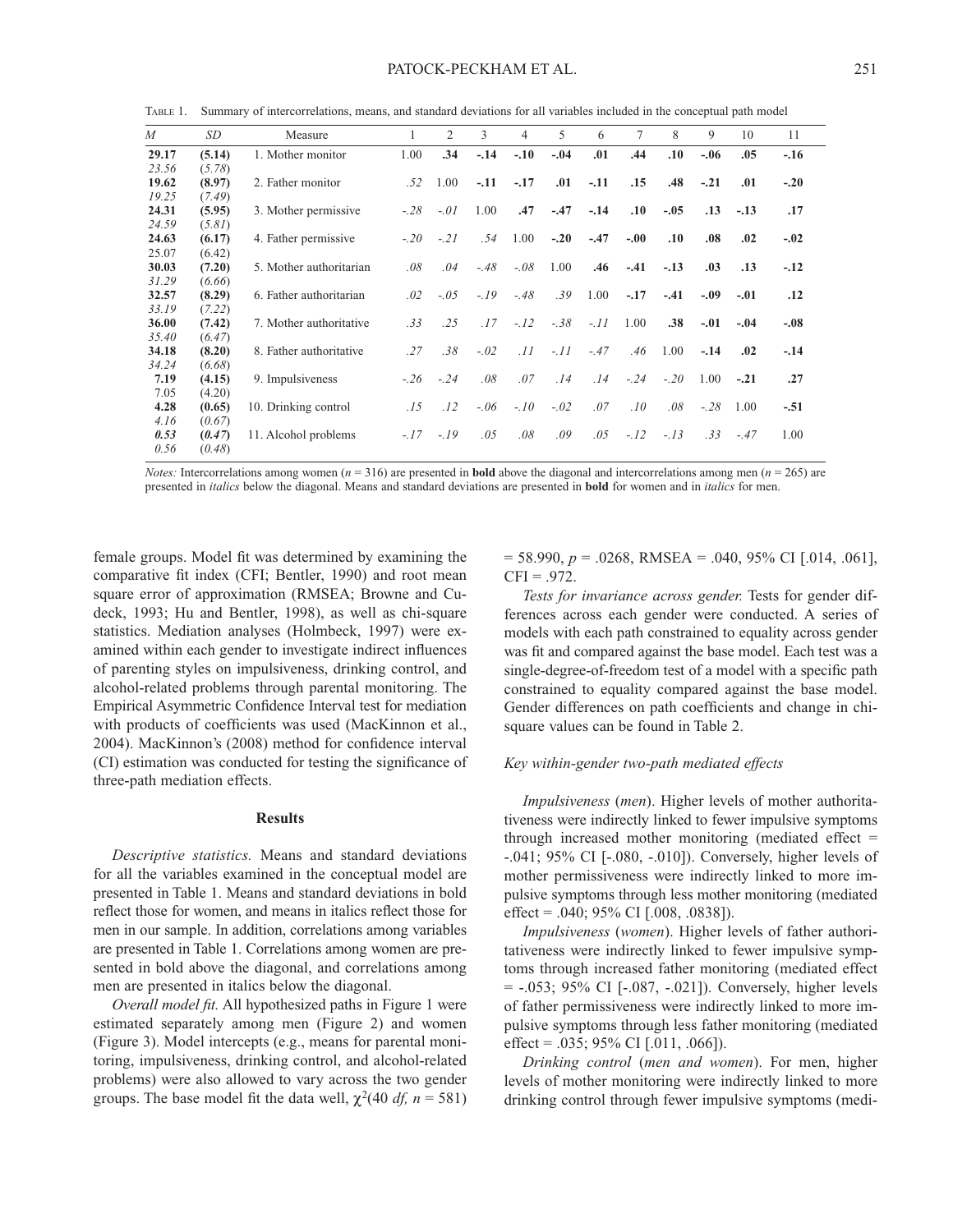

FIGURE 1. Conceptual figure including all exogenous and endogenous variables in the structural equation model. All paths tested, and their anticipated directional relationships with other variables are shown. All exogenous variables were allowed to correlate. Mother and father monitoring were also allowed to correlate.



FIGURE 2. Multiple-group structural equation model (men). Standardized coefficients are shown. All exogenous variables were allowed to correlate freely in the model. Mother and father monitoring were also allowed to correlate.  $*_{p}$  < .05;  $*_{p}$  < .01;  $*_{p}$  < .001.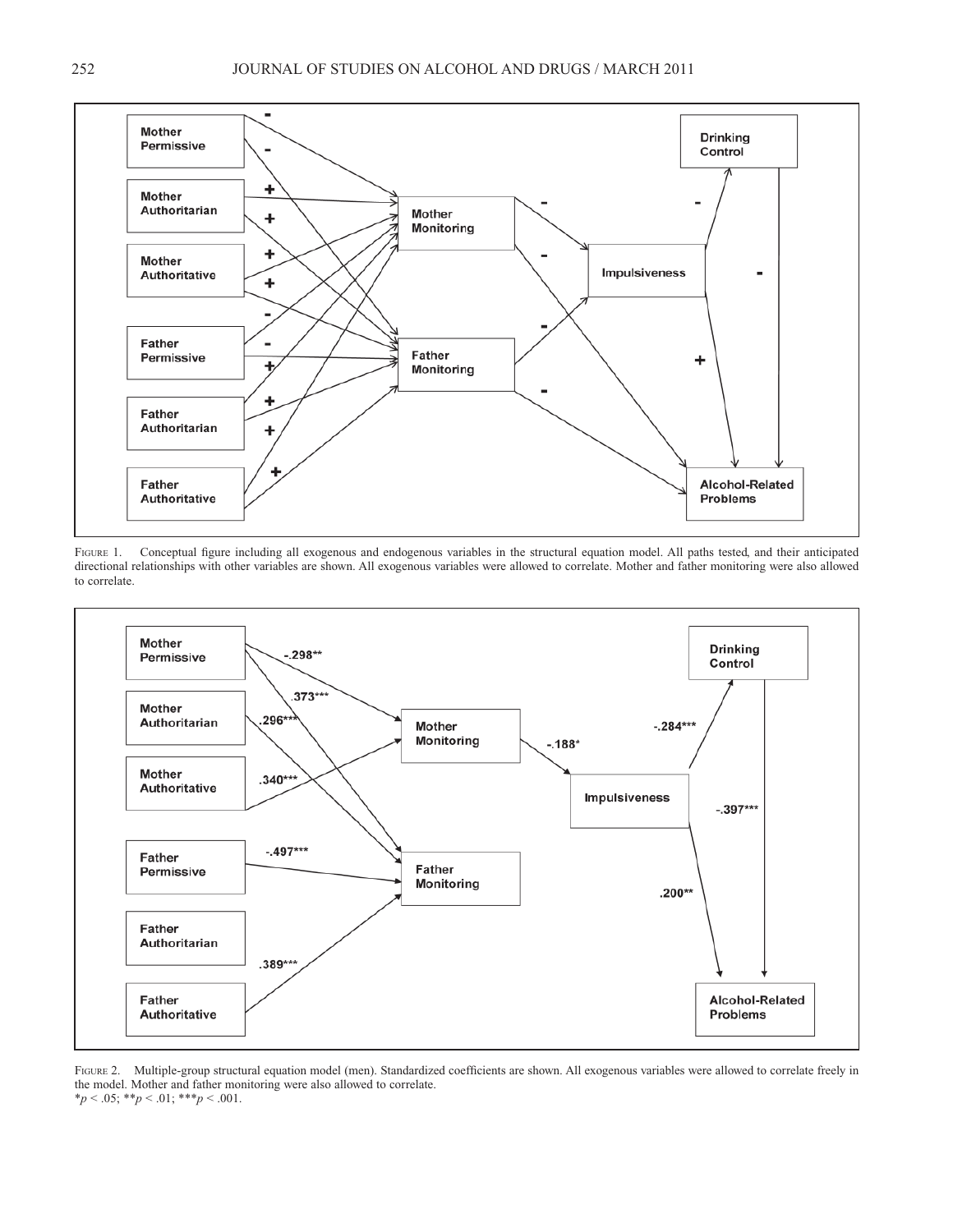| TABLE 2. |  |  |  | Gender differences on path coefficients |
|----------|--|--|--|-----------------------------------------|
|----------|--|--|--|-----------------------------------------|

| Model                                         | $\chi^2$ | Δχ²       |
|-----------------------------------------------|----------|-----------|
| Base model                                    | 58.990   |           |
| Parenting style to mother monitoring          |          |           |
| Mother permissiveness                         | 61.564   | 2.574     |
| Mother authoritarianism                       | 59.078   | < 1.000   |
| Mother authoritativeness                      | 59.872   | < 1.000   |
| Father permissiveness                         | 59.017   | < 1.000   |
| Father authoritarianism                       | 59.379   | < 1.000   |
| Father authoritativeness                      | 65.418   | $6.428**$ |
| Parenting style to father monitoring          |          |           |
| Mother permissiveness                         | 66.386   | 7.396***  |
| Mother authoritarianism                       | 63.169   | 4.179*    |
| Mother authoritativeness                      | 59.696   | < 1.000   |
| Father permissiveness                         | 61.282   | 2.292     |
| Father authoritarianism                       | 59.658   | < 1.000   |
| Father authoritativeness                      | 60.219   | 1.229     |
| Mother monitoring to impulsiveness            | 63.111   | $4.121*$  |
| Father monitoring to impulsiveness            | 59.141   | 0.151     |
| Mother monitoring to alcohol-related problems | 60.481   | 1.491     |
| Father monitoring to alcohol-related problems | 59.142   | < 1.000   |
| Impulsiveness to drinking control             | 59.878   | < 1.000   |
| Impulsiveness to alcohol-related problems     | 59.666   | < 1.000   |
| Drinking control to alcohol-related problems  | 60.481   | 1.491     |

*Notes:* Base model is the model with no direct effects of parenting styles on alcohol-related outcomes. See the Conceptual model in Figure 1. Subsequent models were tested in which the indicated effect was constrained to equality across gender.  $\Delta \chi^2$  is the difference in chi-square between the base model and the model in which the indicated path was constrained across gender. All comparisons in the table are single-degree-of-freedom chi-square tests.

 $*_{p}$  < .05;  $*_{p}$  < .02;  $*_{p}$  < .01.

ated effect = .006; 95% CI [.001, .012]). For women, higher levels of father monitoring were indirectly linked to more drinking control through fewer impulsive symptoms (mediated effect = .003; 95% CI [.00098, .0059]).

*Alcohol-related problems* (*men*). As expected, higher levels of impulsiveness were indirectly linked to more alcoholrelated problems through less drinking control (mediated effect = .0128; 95% CI [.0067, .020]). In addition, higher levels of mother monitoring were indirectly linked to fewer alcohol-related problems through fewer impulsive symptoms (mediated effect = -.003; 95% CI [-.0066, -.00059]).

*Alcohol-related problems* (*women*). As expected, higher levels of impulsiveness were indirectly linked to more alcohol-related problems through less drinking control (mediated effect = .011; 95% CI [.005, .018]). In addition, higher levels of father monitoring were indirectly linked to fewer alcohol-related problems through fewer impulsive symptoms (mediated effect = -.0015; 95% CI [-.003, -.0003]). Moreover, higher levels of father authoritativeness were indirectly linked to fewer alcohol-related problems through increased father monitoring (mediated effect  $= .004$ ; 95% CI [.001, .008]). Conversely, higher levels of father permissiveness were indirectly linked to more alcohol-related problems through less father monitoring (mediated effect  $= .0029$ ; 95% CI [.0006, .006]).



FIGURE 3. Multiple-group structural equation model (women). Standardized coefficients are shown. All exogenous variables were allowed to correlate freely in the model. Mother and father monitoring were also allowed to correlate.  $*_{p}$  < .05;  $*_{p}$  < .01;  $*_{p}$  < .001.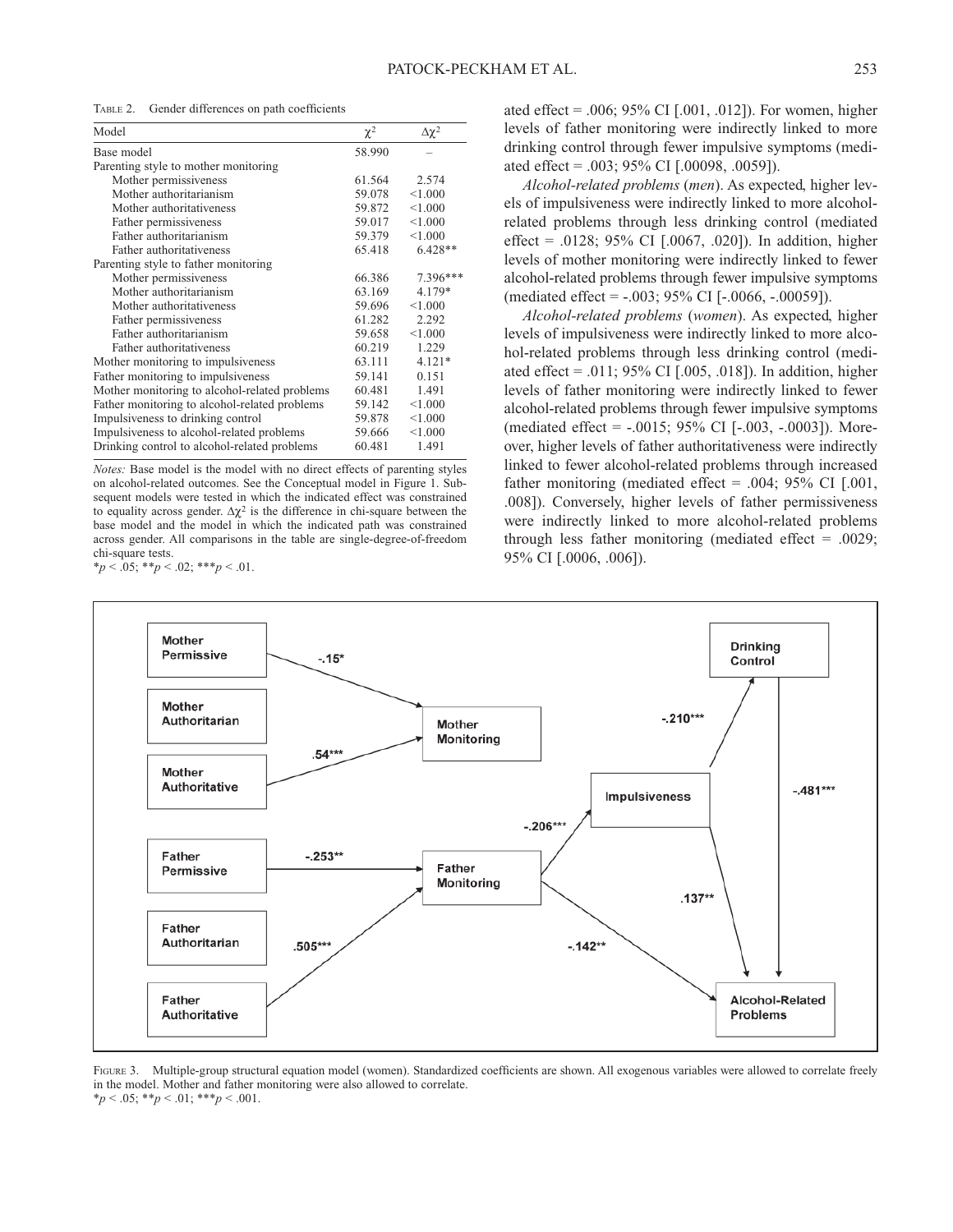## *Key within-gender three-path mediated effects*

*Drinking control* (*men*). Higher levels of mother authoritativeness were indirectly linked to more drinking control through more mother monitoring and less impulsiveness (mediated effect = .0018; 95% CI [.0004, .0039]). Conversely, higher levels of mother permissiveness were indirectly linked to less drinking control through less mother monitoring and more impulsive symptoms (mediated effect  $= -0.0018$ ; 95% CI [-.004, -.0003]).

*Drinking control* (*women*). Higher levels of father authoritativeness were indirectly linked to more drinking control through more father monitoring and less impulsive symptoms (mediated effect = .0017; 95% CI [.0005, .0034]). Conversely, higher levels of father permissiveness were indirectly linked to less drinking control through less father monitoring and more impulsive symptoms (mediated effect  $=$  -.0012; 95% CI [-.0025, -.0003]).

*Alcohol-related problems* (*men*). Higher levels of mother monitoring were indirectly linked to fewer alcohol-related problems through fewer impulsive symptoms and more drinking control (mediated effect =  $-.0017$ ; 95% CI [ $-.0036$ , -.00038]). In addition, higher levels of mother authoritativeness were indirectly linked to fewer alcohol-related problems through more mother monitoring and fewer impulsive symptoms (mediated effect = -.0009; 95% CI [-.002, -.00016]). Conversely, higher levels of mother permissiveness were indirectly linked to more alcohol-related problems through less mother monitoring and more impulsive symptoms (mediated effect = .0009; 95% CI [.0001, .0023]).

*Alcohol-related problems* (*women*). Higher levels of father monitoring were indirectly linked to fewer alcohol-related problems through fewer impulsive symptoms and more drinking control (mediated effect =  $-.0011$ ; 95% CI [ $-.0022$ , -.0003]). In addition, higher levels of father authoritativeness were indirectly linked to fewer alcohol-related problems through more father monitoring and fewer impulsive symptoms (mediated effect = -.0008; 95% CI [-.0018, -.0002]). Conversely, higher levels of father permissiveness were indirectly linked to more alcohol-related problems through less father monitoring and more impulsive symptoms (mediated effect =  $.0005$ ; 95% CI [ $.00009$ ,  $.00132$ ]).

#### **Discussion**

Our findings are consistent with Sher's (1991) model of deviance proneness, which suggests interplay of parental and temperamental influences along externalizing pathways to alcohol use disorders. These present findings are also consistent with recent investigators who have begun to suggest personality constructs are dynamic entities in which context can influence a trait (Johnson et al., 2007; Littlefield et al., 2009, 2010; Roberts et al., 2003, 2006). In addition, these findings are consistent with those who suggest that

parental monitoring is a key variable to consider in an effort to explain the etiology of alcohol-related problems (Arria et al., 2008; Beck et al., 2004; Walls et al., 2009) and that monitoring is a key promotive factor (i.e., generally associated with better outcomes; Zucker et al., 2008). Moreover, the present findings add to existing literature by showing that parenting styles relate to quality of parental monitoring and that parental monitoring by an opposite-gender parent may be a potential mechanism in the expression of impulsiveness in the pathway from drinking control to alcohol-related problems.

 Parenting styles (i.e., authoritative and permissive) of opposite-gender parents were indirectly related to behavioral control variables, such as impulsiveness and drinking control. This further illustrates the complexity of parental influences on trait variables in an externalizing pathway to alcohol-related problems. Although previous investigations from our laboratory have found that the same-gender parent can directly influence impulsiveness (Patock-Peckham and Morgan-Lopez, 2006) and positive control variables such as self-regulation (Patock-Peckham et al., 2001), these new findings suggest that the opposite-gender parents' style of parenting may indirectly influence behavioral control variables via parental monitoring. In turn, this may imply that the parenting styles of both parents may play a role in the etiology of alcohol-related problems but that they occur through different mechanisms.

 Conceivably, how parents in a family decide to make decisions involving their children may influence whether parents will effectively monitor their offspring's social life and behavior, particularly behavior that occurs outside of the house. Our findings suggest that authoritative parenting is linked to more effective monitoring of an opposite-gender offspring. These effects are consistent with Social Learning Theory, in that modeling positive control via monitoring is associated with more positive control among offspring. However, it remains unclear why the opposite-gender parent rather than the same-gender parent doing the monitoring matters for impulsiveness specifically. We suspect this is another layer in the socialization process similar to those found in moral development theories (Hoffman, 1975; Kohlberg, 1969). Nevertheless, we feel we can state with confidence that an authoritative parenting style, whether directly by the same-gender parent (Patock-Peckham and Morgan-Lopez, 2006) or indirectly by the opposite-gender parent, is linked to a reduced expression of behavioral control variables, such as impulsiveness and a lack of drinking control.

Even though monitoring reflects an awareness of an offspring's social life and plans, a permissive style was found to be linked to lower levels of monitoring. Thus, allowing an offspring to make decisions like an equal is negatively associated with parents actually knowing about what goes on with offspring outside of the home. Interestingly, the most rule-driven style, authoritarian, was found to be unrelated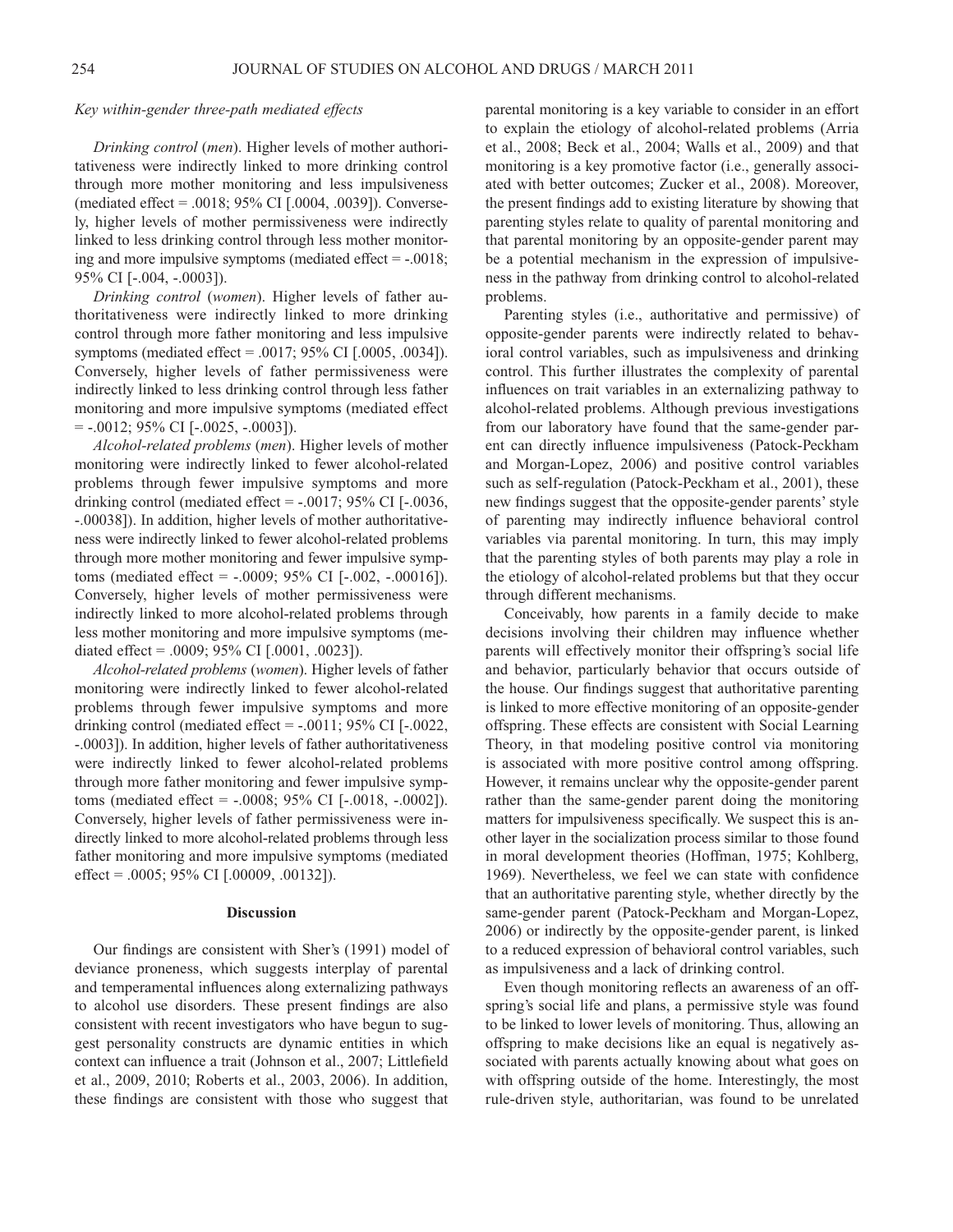to monitoring. Thus, having authority does not mean your child will share with you about the social nature of his or her life. Our findings are consistent with those of Jackson (2002), who found adolescents exposed to permissive and authoritarian parenting were 1.8–5.9 times as likely to deny parental authority regarding alcohol use than those exposed to authoritative parents. In turn, this may suggest parental monitoring (at least in terms of offspring report) reflects the degree to which offspring communicate to their parents about their behaviors and whereabouts, rather than the degree of parents' actual efforts to monitor their child's behaviors (Luk et al., 2010; Small and Kerns, 1993).

 Parental monitoring has been known to play an important environmental role in the development and transmission of alcoholism in families (Barnes and Farrell, 1992; Chassin et al., 1993; Dishion and Loeber, 1985). This investigation adds to the literature by adding to the epidemiology of alcoholrelated behaviors via the mechanism of parental monitoring in explaining one way it may buffer a personality trait known to contribute to alcohol-related problems in the next generation. Poor parental monitoring is known to contribute to increased time spent with deviant peers (Dishion and Loeber, 1985), yet little else is known about the impact of monitoring on other potential mechanisms that increase the likelihood an alcohol-related problem will occur. Specifically, our investigation suggests poor parental monitoring on the part of the opposite-gender parent, rather than the same-gender parent, is directly linked to increased impulsiveness in the alcohol-related-problems pathway. Our findings suggest that, for daughters, the helpful effects of parental monitoring rests with the father's understanding of her social plans and whereabouts, and this knowledge is directly associated with levels of impulsiveness in the alcohol-related-problems pathway. In contrast, our findings suggest that, for sons, the helpful effects of parental monitoring rests with the mother's understanding of his social plans and whereabouts, and this knowledge is directly associated with impulsiveness in the alcohol-related-problems pathway. Moreover, this investigation adds to our present understanding of parenting and behavioral under-control/control variables by illustrating how parental influences, such as parenting styles and monitoring, may be transmitted by key personality constructs known to be important predictors of alcohol-related problems, such as impulsiveness (general poor control) and drinking control (specific positive control over one's own drinking). This study also illustrates how parenting styles can indirectly influence behavioral control variables via the mechanism of parental monitoring.

Our findings extend previous work (Webb et al., 2002) by measuring parental monitoring separately for mothers and fathers and by examining respondent's gender simultaneously as part of the same model. When monitoring measured separately for each parent enters the model as a potential mediator, the opposite-gender parent now contributes to behavioral under-control by directly influencing levels of impulsiveness and indirectly influencing drinking control as well as alcohol-related problems. These present and previous findings suggest that both parents influence behavioral control mechanisms known to contribute to alcohol-related problems. Nevertheless, these specific findings in this present study add specific, new knowledge regarding exactly how parents may perpetuate or buffer against development of alcohol-related problems. This research, along with that of others, suggests that the general approach to parenting does matter and that relationships with both parents can contribute differentially to one's development in emerging adulthood (Patock-Peckham and Morgan-Lopez, 2006; Webb et al., 2002). Our research expands on Webb et al.'s (2002) work by illustrating that parental monitoring indirectly influences alcohol-related problems through control mechanisms such as impulsiveness and drinking control.

 This present work also adds to existing literature by examining impulsiveness as a mediator of monitoring effects on drinking control. We found impulsiveness did indeed act as a mechanism in the link between paternal monitoring and drinking control among daughters, whereas impulsiveness did in fact act as a mechanism between maternal monitoring and drinking control among sons. Although this is an initial test of these phenomena, which needs to be replicated, it does illustrate that generalized control (as measured by an expression of impulsiveness) may operate as a direct mediator on control directly applied to the context of drinking. This specific finding is consistent with those of investigators who also found direct links from impulsiveness to drinking control (Patock-Peckham and Morgan-Lopez, 2006) and from self-regulation to drinking control (Patock-Peckham et al., 2001). Knowing impulsiveness fully mediates the link between monitoring on drinking control may be important, because individuals with more control over their own drinking are less likely to use alcohol as a coping mechanism (Hutchinson et al., 1998; Room and Leigh, 1992). Moreover, a lack of drinking control has recently been identified as one of the earliest signs of alcohol dependence (Leeman et al., 2007).

 There are several limitations to the present investigation concerning the cross-sectional nature of these data and the college student population. Hence, this investigation should be considered an initial inquiry into multiple mediation pathways for parenting styles and monitoring on behavioral control variables in the alcohol-related-problems pathway. Researchers in possession of longitudinal data should be encouraged to examine linkages between these constructs with repeated-measures data. For instance, parental monitoring and impulsiveness are clearly associated, and there is a need for the field to developmentally explore and unpack this association as it unfolds over time. Moreover, this investigation is limited because it is possible that monitoring may also act as a moderator as well as a mediator of the pathway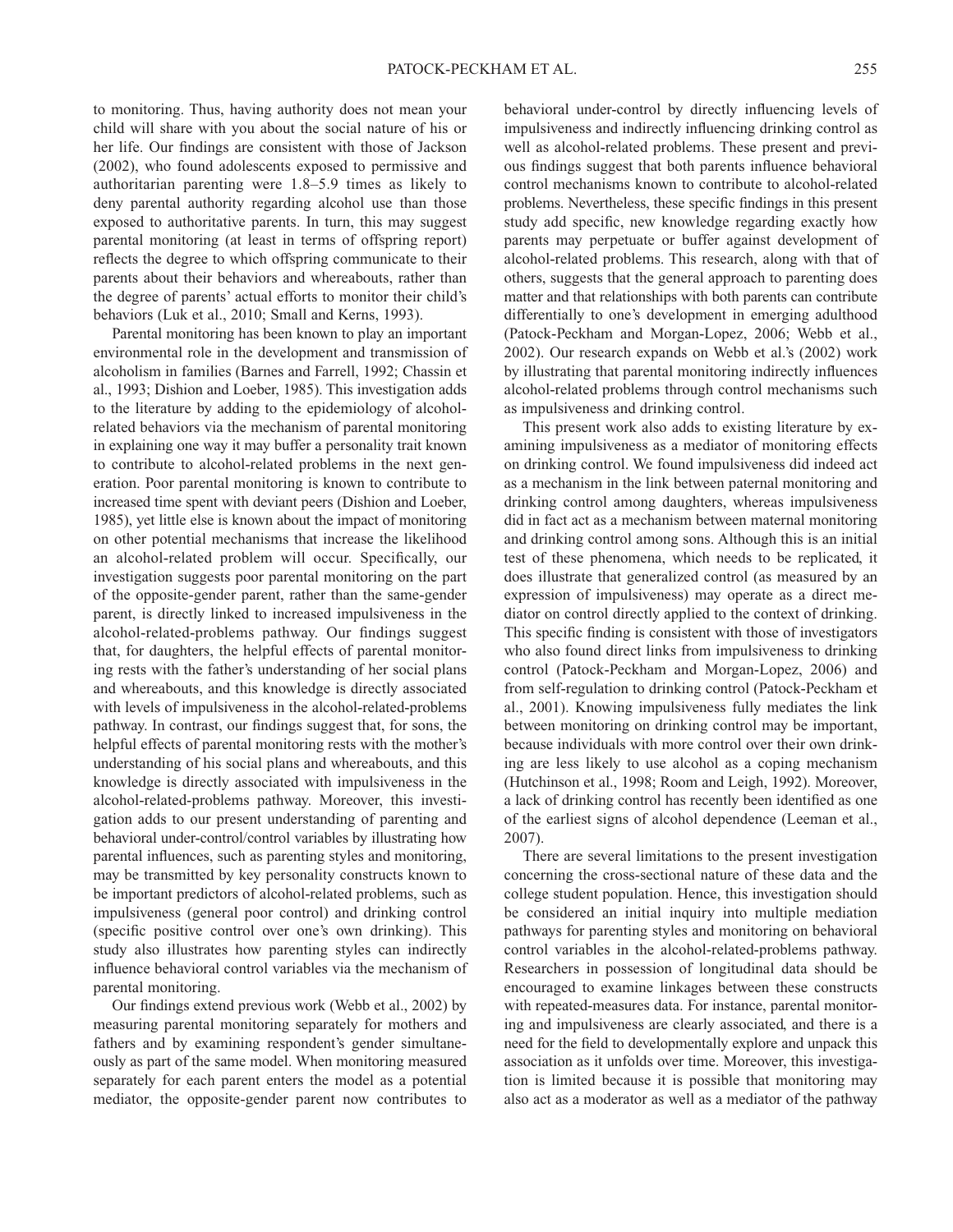from parenting styles to impulsiveness. Therefore, more investigations exploring different aspects of this phenomena are clearly needed.

 Further investigations may also wish to examine these relationships in more specialized samples of respondents, such as individuals diagnosed with alcohol use disorders, as well as those containing children of alcoholics and juvenile offenders. This present research is also limited because it does not spell out if there are specific crucial developmental times when parental monitoring may be essential regarding trait formation.

 Other limitations concern that we measured parental monitoring only as one remembered it while growing up. It remains unclear as to whether what occurred in childhood is more or less important than any monitoring that may still be occurring now into young adulthood by parents. Another limitation of this current work is that it addresses the concept of impulsiveness only as it was classically described by Eysenck et al. (1985). Personality researchers may wish to explore the relationship between parental monitoring and multifaceted measures of impulsivity, which include both emotional and cognitive aspects of impulsiveness (e.g., Dick et al., 2010; Whiteside and Lynam, 2001). Moreover, future investigations may seek to explore these relationships with individuals undergoing therapy for addiction to alcohol. Conceivably, it is possible that these relationships may be even stronger among individuals within the criminal justice system, who may be undergoing rehabilitation, or who may be in need of rehabilitation for substance use disorders.

## **Acknowledgments**

 We thank Laurie Chassin, Ken Sher, Craig Enders, and Aaron Taylor for their helpful suggestions regarding this article. We also thank Ali Mirgain, Holly Payne, and Clayton Story for their commitment to high-quality data.

#### **References**

- Arata, C. M., Stafford, J., & Tims, M. S. (2003). High school drinking and its consequences. *Adolescence, 38,* 567–579.
- Arnett, J. J. (2000). Emerging adulthood: A theory of development from the late teens through the twenties. *American Psychologist, 55,* 469–480.
- Arria, A. M., Kuhn, V., Caldeira, K. M., O'Grady, K. E., Vincent, K. B., & Wish, E. D. (2008). High school drinking mediates the relationship between parental monitoring and college drinking: A longitudinal analysis. *Substance Abuse, Treatment, Prevention, and Policy, 3,* 1–11.
- Barnes, G. M., & Farrell, M. P. (1992). Parental support and control as predictors of adolescent drinking, delinquency, and related problem behaviors. *Journal of Marriage and Family, 54,* 763–776.
- Barnes, G. M., Hoffman, J. H., Welte, J. W., Farrell, M. P., & Dintcheff, B. A. (2006). Effects of parental monitoring and peer deviance on substance use and delinquency. *Journal of Marriage and Family, 68,* 1084–1104.
- Barnes, G. M., Welte, J. W., Hoffman, J. H., & Dintcheff, B. A. (2005). Shared predictors of youthful gambling, substance use, and delinquency. *Psychology of Addictive Behaviors, 19,* 165–174.
- Baumrind, D. (1971). Current patterns of parental authority. *Developmental Psychology Monograph, 4,* 1–103.
- Beck, K. H., Boyle, J. R., & Boekeloo, B. O. (2004). Parental monitoring and adolescent drinking: results of a 12-month follow-up. *American Journal of Health Behavior, 28,* 272–279.
- Bentler, P. M. (1990). Comparative fit indexes in structural models. *Psychological Bulletin, 107,* 238–246.
- Browne, M. W., & Cudeck, R. (1993). Alternative ways of assessing model fit. In K. A. Bollen, & J. S. Long (Eds.), *Testing structural equation models* (pp. 136–162). Beverly Hills, CA: Sage.
- Buri, J. R. (1991). Parental authority questionnaire. *Journal of Personality Assessment, 57,* 110–119.
- Buri, J. R., Louiselle, P. A., Misukanis, T. M., & Mueller, R. A. (1988). Effects of parental authoritarianism and authoritativeness on self-esteem. *Personality and Social Psychology Bulletin, 14,* 271–282.
- Capaldi, D. M., Stoolmiller, M., Kim, H. K., & Yoerger, K. (2009). Growth in alcohol use in at-risk adolescent boys: Two-part random effects prediction models. *Drug and Alcohol Dependence, 105,* 109–117.
- Chassin, L., & Handley, E. D. (2006). Parents and families as contexts for the development of substance use and substance use disorders. *Psychology of Addictive Behaviors, 20,* 135–137, discussion 140–142.
- Chassin, L., Pillow, D. R., Curran, P. J., Molina, B. S., & Barrera, M., Jr. (1993). Relation of parental alcoholism to early adolescent substance use: A test of three mediating mechanisms. *Journal of Abnormal Psychology, 102,* 3–19.
- Chuang, Y. C., Ennett, S. T., Bauman, K. E., & Foshee, V. A. (2005). Neighborhood influences on adolescent cigarette and alcohol use: Mediating effects through parent and peer behaviors. *Journal of Health and Social Behavior, 46,* 187–204.
- Costa, P. T., & McCrae, R. R. (2006). Age changes in personality and their origins: Comment on Roberts, Walton, and Viechtbauer (2006). *Psychological Bulletin, 132,* 26–28.
- Dick, D. M., Smith, G., Olausson, P., Mitchell, S. H., Leeman, R. F., O'Malley, S. S., & Sher, K. (2010). Understanding the construct of impulsivity and its relationship to alcohol use disorders. *Addiction Biology, 15,* 217–226.
- Dishion, T. J., & Loeber, R. (1985). Adolescent marijuana and alcohol use: The role of parents and peers revisited. *American Journal of Drug and Alcohol Abuse, 11,* 11–25.
- Eysenck, S. B. G., & Eysenck, H. J. (1978). Impulsiveness and venturesomeness: Their position in a dimensional system of personality description. *Psychological Reports, 43,* 1247–1255.
- Eysenck, S. B. G., Pearson, P. R., Easting, G., & Allsopp, J. F. (1985). Age norms for impulsiveness, venturesomeness, and empathy in adults. *Personality and Individual Differences, 6,* 613–619.
- Fischer, S., & Smith, G. T. (2008). Binge eating, problem drinking, and pathological gambling: Linking behavior to shared traits and social learning. *Personality and Individual Differences, 44,* 789–800.
- Fromme, K. (2006). Parenting and other influences on the alcohol use and emotional adjustment of children, adolescents, and emerging adults. *Psychology of Addictive Behaviors, 20,* 138–139, discussion 140–142.
- Heather, N., Tebbutt, J. S., Mattick, R. P., & Zamir, R. (1993). Development of a scale for measuring impaired control over alcohol consumption: A preliminary report. *Journal of Studies on Alcohol, 54,* 700–709.
- Hicks, B. M., Blonigen, D. M., Kramer, M. D., Krueger, R. F., Patrick, C. J., Iacono, W. G., & McGue, M. (2007). Gender differences and developmental change in externalizing disorders from late adolescence to early adulthood: A longitudinal twin study. *Journal of Abnormal Psychology, 116,* 433–447.
- Hoffman, M. L. (1975). Sex differences in moral internalization and values. *Journal of Personality and Social Psychology, 32,* 720–729.
- Holmbeck, G. N. (1997). Toward terminological, conceptual, and statistical clarity in the study of mediators and moderators: Examples from the child-clinical and pediatric psychology literatures. *Journal of Consulting and Clinical Psychology, 65,* 599–610.
- Hu, L., & Bentler, P. M. (1998). Fit indices in covariance structure mod-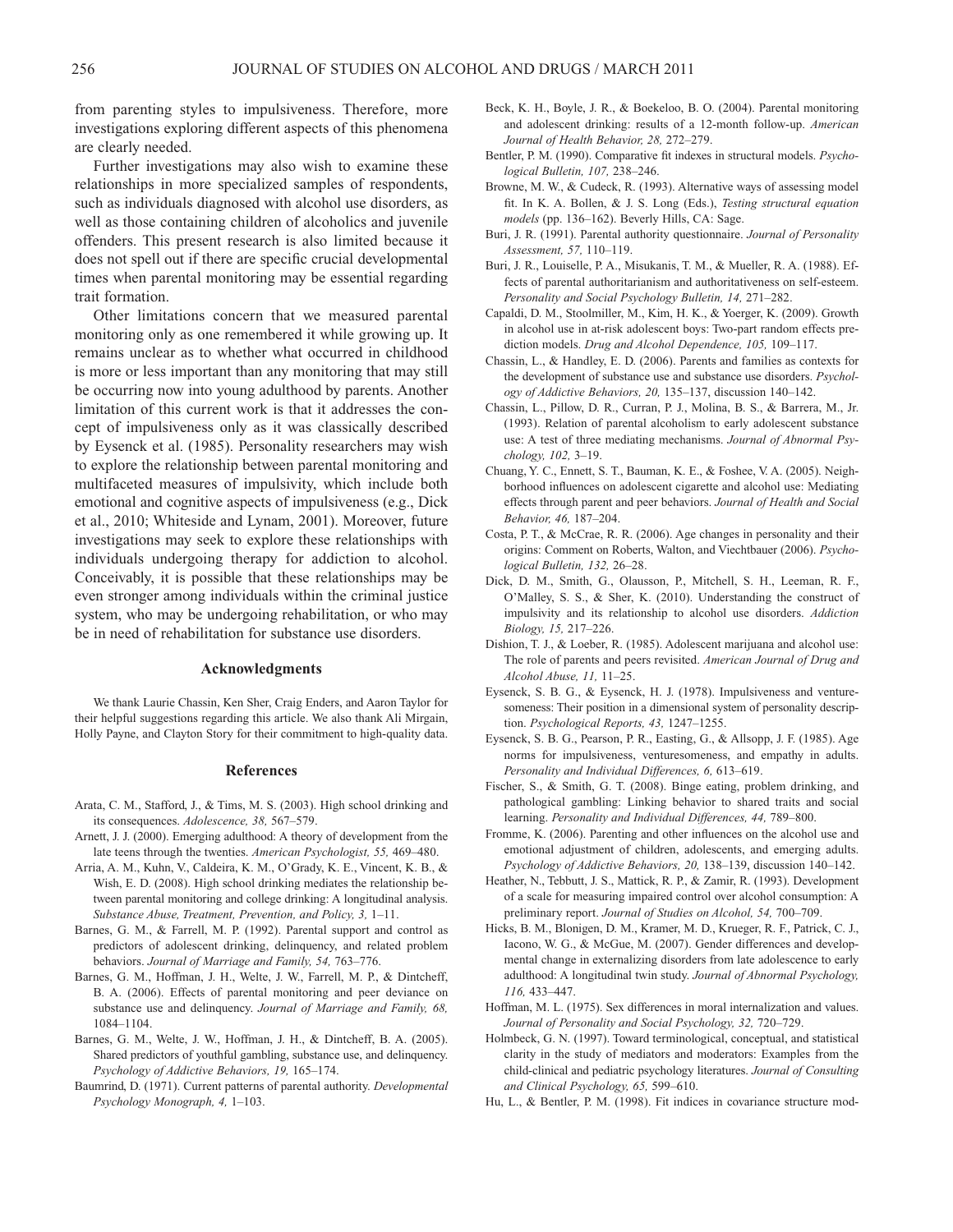eling: Sensitivity to underparameterization model misspecification. *Psychological Methods, 3,* 424–453.

- Hutchinson, G. T., Patock-Peckham, J. A., Cheong, J., & Nagoshi, C. T. (1998). Irrational beliefs and behavioral misregulation in the role of alcohol abuse among college students. *Journal of Rational-Emotive & Cognitive-Behavior Therapy, 16,* 61–74.
- Jackson, C. (2002). Perceived legitimacy of parental authority and tobacco and alcohol use during early adolescence. *Journal of Adolescent Health, 31,* 425–432.
- Johnson, W., Hicks, B. M., McGue, M., & Iacono, W. G. (2007). Most of the girls are alright, but some aren't: Personality trajectory groups from ages 14 to 24 and some associations with outcomes. *Journal of Personality and Social Psychology, 93,* 266–284.
- Kohlberg, L. (1969). Stage and sequence: The cognitive-developmental approach to socialization. In D. A. Goslin (Ed.), *Handbook of socialization theory and research* (pp. 347–480). Chicago, IL: Rand McNally.
- Latendresse, S. J., Rose, R. J., Viken, R. J., Pulkkinen, L., Kaprio, J., & Dick, D. M. (2008). Parenting mechanisms in links between parents' and adolescents' alcohol use behaviors. *Alcoholism: Clinical and Experimental Research, 32,* 322–330.
- Leeman, R. F., Fenton, M., & Volpicelli, J. R. (2007). Impaired control and undergraduate problem drinking. *Alcohol and Alcoholism, 42,* 42–48.
- Levine, H. G. (1978). The discovery of addiction: Changing conceptions of habitual drunkenness in America. *Journal of Studies on Alcohol, 39,* 143–174.
- Little, M., & Steinberg, L. (2006). Psychosocial correlates of adolescent drug dealing in the inner city: Potential roles of opportunity, conventional commitments, and maturity. *Journal of Research in Crime and Delinquency, 43,* 357–386.
- Littlefield, A. K., Sher, K. J., & Wood, P. K. (2009). Is "maturing out" of problematic alcohol involvement related to personality change? *Journal of Abnormal Psychology, 118,* 360–374.
- Littlefield, A. K., Sher, K. J., & Wood, P. K. (2010). Do changes in drinking motives mediate the relation between personality change and "maturing out" of problem drinking? *Journal of Abnormal Psychology, 119,* 93–105.
- Luk, J. W., Farhat, T., Iannotti, R. J., & Simons-Morton, B. G. (2010). Parent-child communication and substance use among adolescents: Do father and mother communication play a different role for sons and daughters? *Addictive Behaviors, 35,* 426–431.
- MacKinnon, D. P. (2008). *Introduction to statistical mediation analysis.* Mahwah, NJ: Lawrence Erlbaum.
- MacKinnon, D. P., Lockwood, C. M., & Williams, J. (2004). Confidence limits for the indirect effect: Distribution of the product and resampling methods. *Multivariate Behavioral Research, 39,* 99–128.
- Martins, S. S., Storr, C. L., Alexandre, P. K., & Chilcoat, H. D. (2008). Adolescent ecstasy and other drug use in the National Survey of Parents and Youth: The role of sensation-seeking, parental monitoring and peer's drug use. *Addictive Behaviors,* 33, 919–933.
- McCrae, R. R., Costa, P. T., Jr., Ostendorf, F., Angleitner, A., Hrebícková, M., Avia, M. D., . . . Smith, P. B. (2000). Nature over nurture: Temperament, personality, and life span development. *Journal of Personality and Social Psychology, 78,* 173–186.
- Miller, P., & Plant, M. (2003). The family, peer influences and substance use: Findings from a study of UK teenagers. *Journal of Substance Use, 8,* 19–26.
- Muthén, L. K., & Muthén, B. O. (1998–2009). *Mplus user's guide* (4th ed.). Los Angeles, CA: Author.
- Patock-Peckham, J. A., Cheong, J., Balhorn, M. E., & Nagoshi, C. T. (2001). A social learning perspective: A model of parenting styles, selfregulation, perceived drinking control, and alcohol use and problems. *Alcoholism: Clinical and Experimental Research, 25,* 1284–1292.
- Patock-Peckham, J. A., & Morgan-Lopez, A. A. (2006). College drinking behaviors: Mediational links between parenting styles, impulse control,

and alcohol-related outcomes. *Psychology of Addictive Behaviors, 20,* 117–125.

- Patock-Peckham, J. A., & Morgan-Lopez, A. A. (2007). College drinking behaviors: Mediational links between parenting styles, parental bonds, depression, and alcohol problems. *Psychology of Addictive Behaviors, 21,* 297–306.
- Patock-Peckham, J. A., & Morgan-Lopez, A. A. (2009a, March). Mediational links among parenting styles, perceptions of parental confidence, self-esteem, and depression on alcohol-related problems in emerging adulthood. *Journal of Studies on Alcohol and Drugs, 70,* 215–226.
- Patock-Peckham, J. A., & Morgan-Lopez, A. A. (2009b, March). The gender specific mediational pathways between parenting styles, neuroticism, pathological reasons for drinking, and alcohol-related problems in emerging adulthood. *Addictive Behaviors, 34,* 312–315.
- Patterson, G. R., & Stouthamer-Loeber, M. (1984). The correlation of family management practices and delinquency. *Child Development, 55,* 1299–1307.
- Reitman, D., Rhode, P. C., Hupps, S. D. A., & Antobello, C. (2002). Development and validation of the Parental Authority Questionnaire–Revised. *Journal of Psychopathology and Behavioral Assessment, 24,* 119–127.
- Rhea, S. A., Nagoshi, C. T., & Wilson, J. R. (1993). Reliability of sibling reports on parental drinking behaviors. *Journal of Studies on Alcohol, 54,* 80–84.
- Roberts, B. W., Caspi, A., & Moffitt, T. E. (2003). Work experiences and personality development in young adulthood. *Journal of Personality and Social Psychology, 84,* 582–593.
- Roberts, B. W., Walton, K. E., & Viechtbauer, W. (2006). Patterns of meanlevel change in personality traits across the life course: A meta-analysis of longitudinal studies. *Psychological Bulletin, 132,* 1–25.
- Room, R., & Leigh, B. C. (1992). Self-control concerns and drinking loss of control in general and clinical populations. *Journal of Studies on Alcohol, 53,* 590–593.
- Schafer, J. L., & Graham, J. W. (2002). Missing data: Our view of the state of the art. *Psychological Methods, 7,* 147–177.
- Sher, K. J. (1991). Children of alcoholics: A critical appraisal of theory and research. Chicago, IL: University of Chicago Press.
- Sher, K. J., Grekin, E. R., & Williams, N. A. (2005). The development of alcohol use disorders. *Annual Review of Clinical Psychology, 1,* 493–523.
- Sher, K. J., & Trull, T. J. (1994). Personality and disinhibitory psychopathology: Alcoholism and antisocial personality disorder. *Journal of Abnormal Psychology, 103,* 92–102.
- Shillington, A. M., Lehman, S., Clapp, J., Hovell, M. F., Sipan, C., & Blumberg, E. J. (2005). Parental monitoring: Can it continue to be protective among high-risk adolescents? *Journal of Child & Adolescent Substance Abuse, 15,* 1–15.
- Small, S. A., & Kerns, D. (1993). Unwanted sexual activity among peers during early and middle adolescence: Incidence and risk factors. *Journal of Marriage and Family, 55,* 941–952.
- Substance Abuse and Mental Health Services Administration. (SAMHSA). (2002). *National Household Survey on Drug Abuse, Main Findings 2002.* Rockville, MD: U.S. Dept of Health and Human Services.
- Veal, M. L., & Ross, L. T. (2006). Gender, alcohol consumption, and parental monitoring. *Journal of Psychology, 140,* 41–52.
- Vitaro, F., Brendgen, M., Ladouceur, R., & Tremblay, R. E. (2001). Gambling, delinquency, and drug use during adolescence: Mutual influences and common risk factors. *Journal of Gambling Studies, 17,* 171–190.
- Walls, T. A., Fairlie, A. M., & Wood, M. D. (2009). Parents do matter: A longitudinal two-part mixed model of early college alcohol participation and intensity. *Journal of Studies on Alcohol and Drugs, 70,* 908–918.
- Webb, J. A., Bray, J. H., Getz, J. G., & Adams, G. (2002). Gender, perceived parental monitoring, and behavioral adjustment: Influences on adolescent alcohol use. *American Journal of Orthopsychiatry, 72,* 392–400.
- Weis, J. W., Liu, I., Sussman, S., Palmer, P., Unger, J. B., Cen, S., . . . Johnson, A. (2006). After-school supervision, psychosocial impact, and